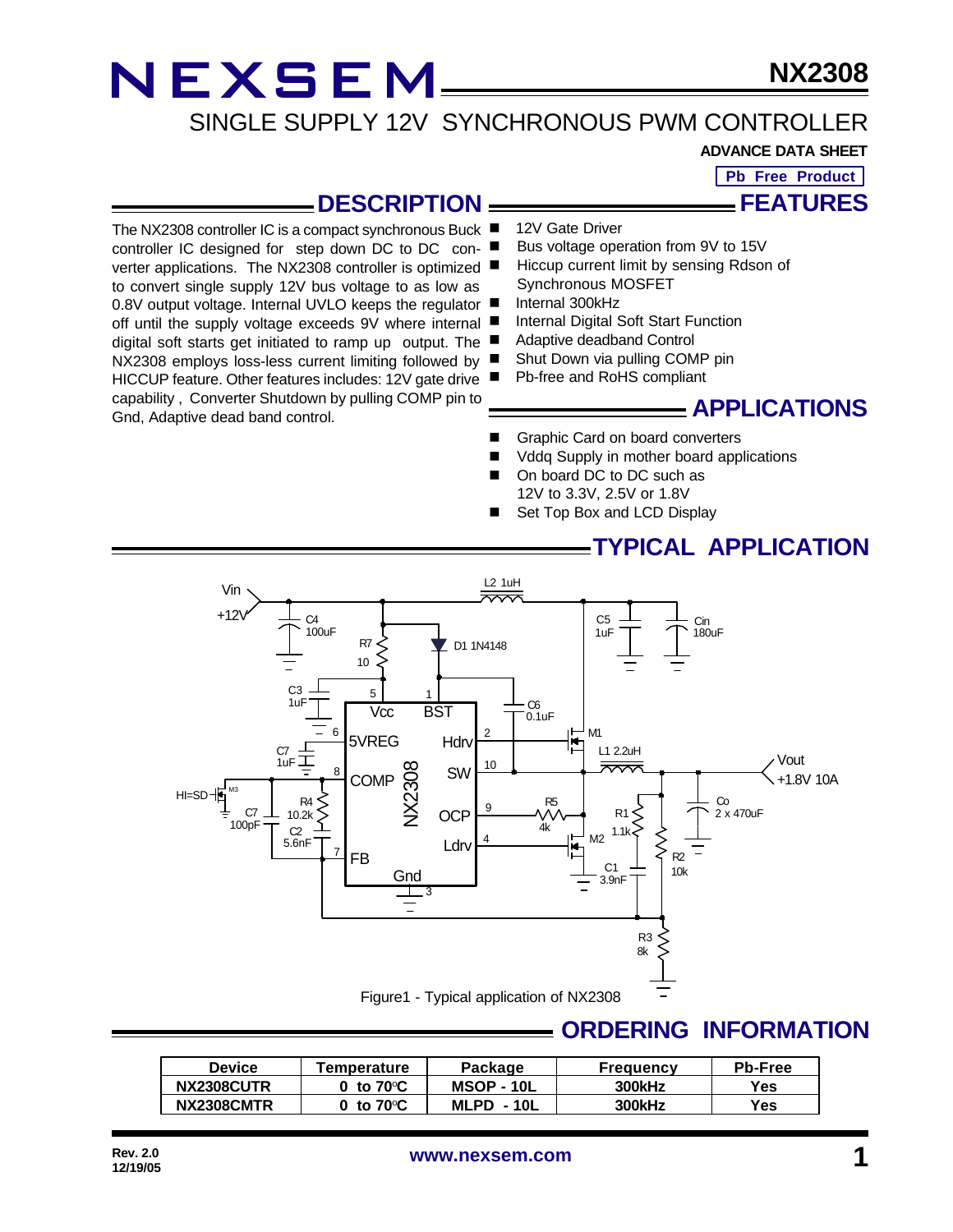### **ABSOLUTE MAXIMUM RATINGS**

| Operating Junction Temperature Range  -40°C to 125°C |  |
|------------------------------------------------------|--|
|                                                      |  |

CAUTION: Stresses above those listed in "ABSOLUTE MAXIMUM RATINGS", may cause permanent damage to the device. This is a stress only rating and operation of the device at these or any other conditions above those indicated in the operational sections of this specification is not implied.

### **PACKAGE INFORMATION**



### **ELECTRICAL SPECIFICATIONS**

Unless otherwise specified, these specifications apply over Vcc =12V,  $V_{BST}V_{SW}=12V$ , and  $T_A = 0$  to 70°C. Typical values refer to  $T_A = 25$ °C.

| <b>PARAMETER</b>                 | <b>SYM</b>                          | <b>Test Condition</b>  | Min | <b>TYP</b> | <b>MAX</b> | <b>Units</b> |
|----------------------------------|-------------------------------------|------------------------|-----|------------|------------|--------------|
| <b>Reference Voltage</b>         |                                     |                        |     |            |            |              |
| Ref Voltage                      | $V_{REF}$                           |                        |     | 0.8        |            | V            |
| Ref Voltage line regulation      |                                     | 10V<=VCC<=14V          |     | 0.2        |            | %            |
| <b>Supply Voltage(Vcc)</b>       |                                     |                        |     |            |            |              |
| V <sub>CC</sub> Voltage Range    | $V_{\rm CC}$                        |                        | 7   |            | 14         | V            |
| V <sub>CC</sub> Supply Current   | $I_{CC}$ (Static)                   | Outputs not switching  |     | 5          |            | mA           |
| (Static)                         |                                     |                        |     |            |            |              |
| V <sub>CC</sub> Supply Current   | $I_{\rm CC}$                        | $C_1 = 3300PF$         |     | 17         |            | mA           |
| (Dynamic)                        | (Dynamic)                           |                        |     |            |            |              |
| Supply Voltage(V <sub>BST)</sub> |                                     |                        |     |            |            |              |
| V <sub>BST</sub> Voltage Range   | $V_{\text{BST}}$ to $V_{\text{SW}}$ |                        | 7   |            | 14         | $\vee$       |
| V <sub>BST</sub> Supply Current  | $V_{\mathsf{BST}}$                  | $C_1 = 3300PF$         |     | 12         |            | mA           |
|                                  | (Dynamic)                           |                        |     |            |            |              |
| <b>Under Voltage Lockout</b>     |                                     |                        |     |            |            |              |
| $V_{CC}$ -Threshold              | V <sub>CC</sub> _UVLO               | $V_{\text{CC}}$ Rising |     | 6.6        |            |              |
| $V_{CC}$ -Hysteresis             | $V_{CC}$ Hyst                       | $V_{CC}$ Falling       |     | 0.3        |            | V            |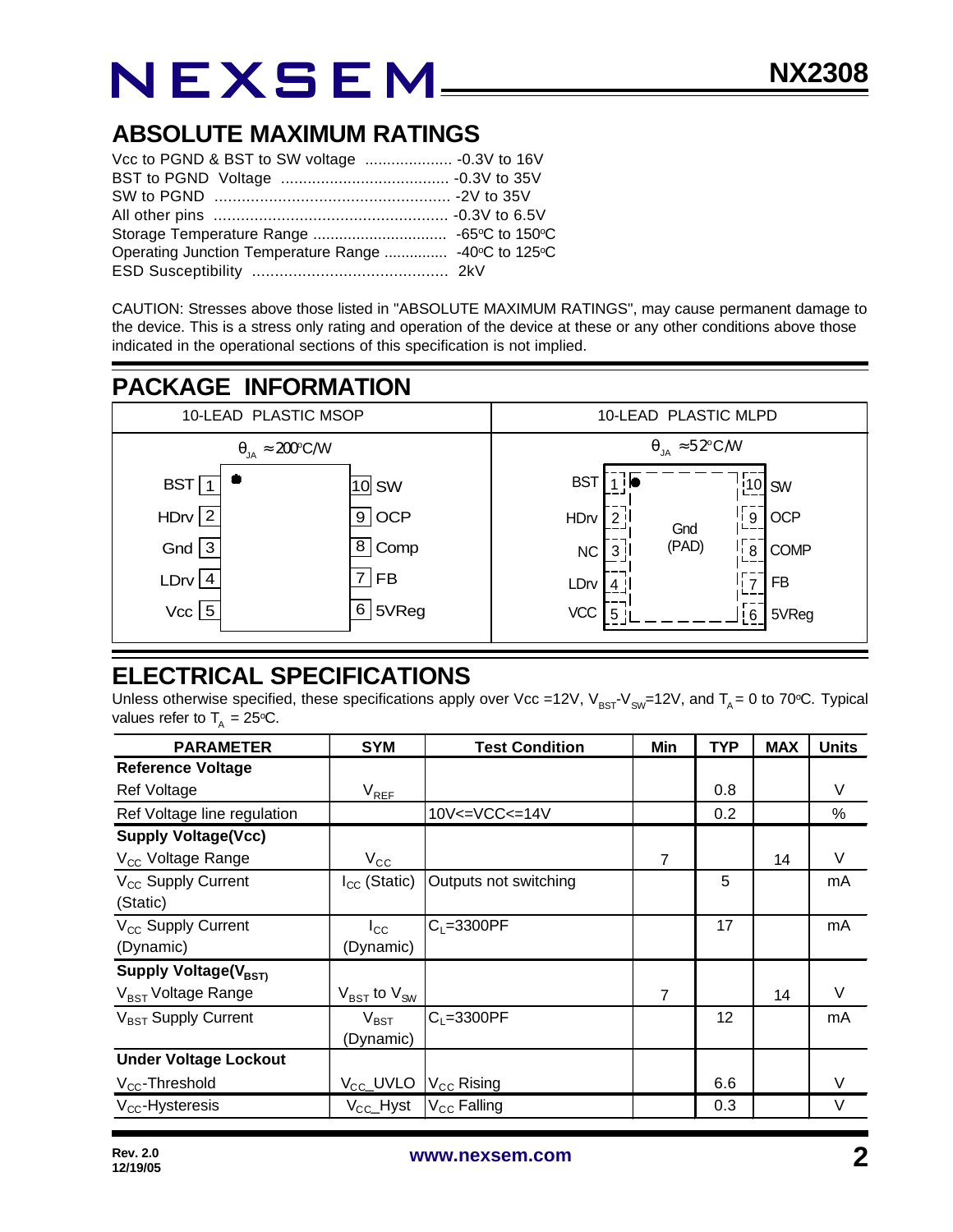## NEXSEM\_\_\_\_

| <b>PARAMETER</b>                              | <b>SYM</b>                 | <b>Test Condition</b>                            | Min | <b>TYP</b> | <b>MAX</b> | <b>Units</b> |
|-----------------------------------------------|----------------------------|--------------------------------------------------|-----|------------|------------|--------------|
| <b>Oscillator</b>                             |                            |                                                  |     |            |            |              |
| Frequency                                     | $F_S$                      |                                                  |     | 300        |            | <b>KHz</b>   |
| Ramp-Amplitude Voltage                        | $V_{\text{RAMP}}$          |                                                  |     | 1.1        |            | $\vee$       |
| Max Duty Cycle                                |                            |                                                  |     | 94         |            | $\%$         |
| Min Duty Cycle                                |                            |                                                  |     |            | $\pmb{0}$  | $\%$         |
| <b>Error Amplifiers</b>                       |                            |                                                  |     |            |            |              |
| Transconductance                              |                            |                                                  |     | 2000       |            | umho         |
| Comp SD Threshold                             |                            |                                                  |     | 0.2        |            | V            |
| Input Bias Current                            | $\mathsf{lb}$              |                                                  |     |            | 100        | nA           |
| <b>Soft Start</b>                             |                            |                                                  |     |            |            |              |
| Soft Start time                               | <b>Tss</b>                 |                                                  |     | 6.8        |            | mS           |
| <b>High Side Driver</b><br>$(C_{L} = 3300pF)$ |                            |                                                  |     |            |            |              |
| Output Impedance, Sinking<br>Current          | $R_{source}$ (Hdrv)        | $I = 200mA$                                      |     | 3.6        |            | ohm          |
| Output Impedance, Sinking<br>Current          | $R_{sink}(Hdrv)$           | $I=200mA$                                        |     | 1          |            | ohm          |
| <b>Rise Time</b>                              | THdrv(Rise)                | 10% to 90%                                       |     | 30         |            | ns           |
| <b>Fall Time</b>                              | THdrv(Fall)                | 90% to 10%                                       |     | 20         |            | ns           |
| Deadband Time                                 | Tdead(L to<br>H)           | Ldrv going Low to Hdrv going<br>High, 10% to 10% |     | 50         |            | ns           |
| <b>Low Side Driver</b><br>$(C_L = 3300pF)$    |                            |                                                  |     |            |            |              |
| Output Impedance, Sourcing<br>Current         | $R_{source}$ (Ldrv)        | $I=200mA$                                        |     | 2.2        |            | ohm          |
| Output Impedance, Sourcing<br>Current         | $R_{sink}(Ldrv)$           | $I=200mA$                                        |     | 1          |            | ohm          |
| <b>Rise Time</b>                              | TLdrv(Rise)                | 10% to 90%                                       |     | 30         |            | ns           |
| <b>Fall Time</b>                              | TLdrv(Fall)                | 90% to 10%                                       |     | 20         |            | ns           |
| Deadband Time                                 | Tdead(H to<br>$\mathsf{L}$ | SW going Low to Ldrv going<br>High, 10% to 10%   |     | 50         |            | ns           |
| <b>OCP Adjust</b><br>OCP current              |                            |                                                  |     | 40         |            | uA           |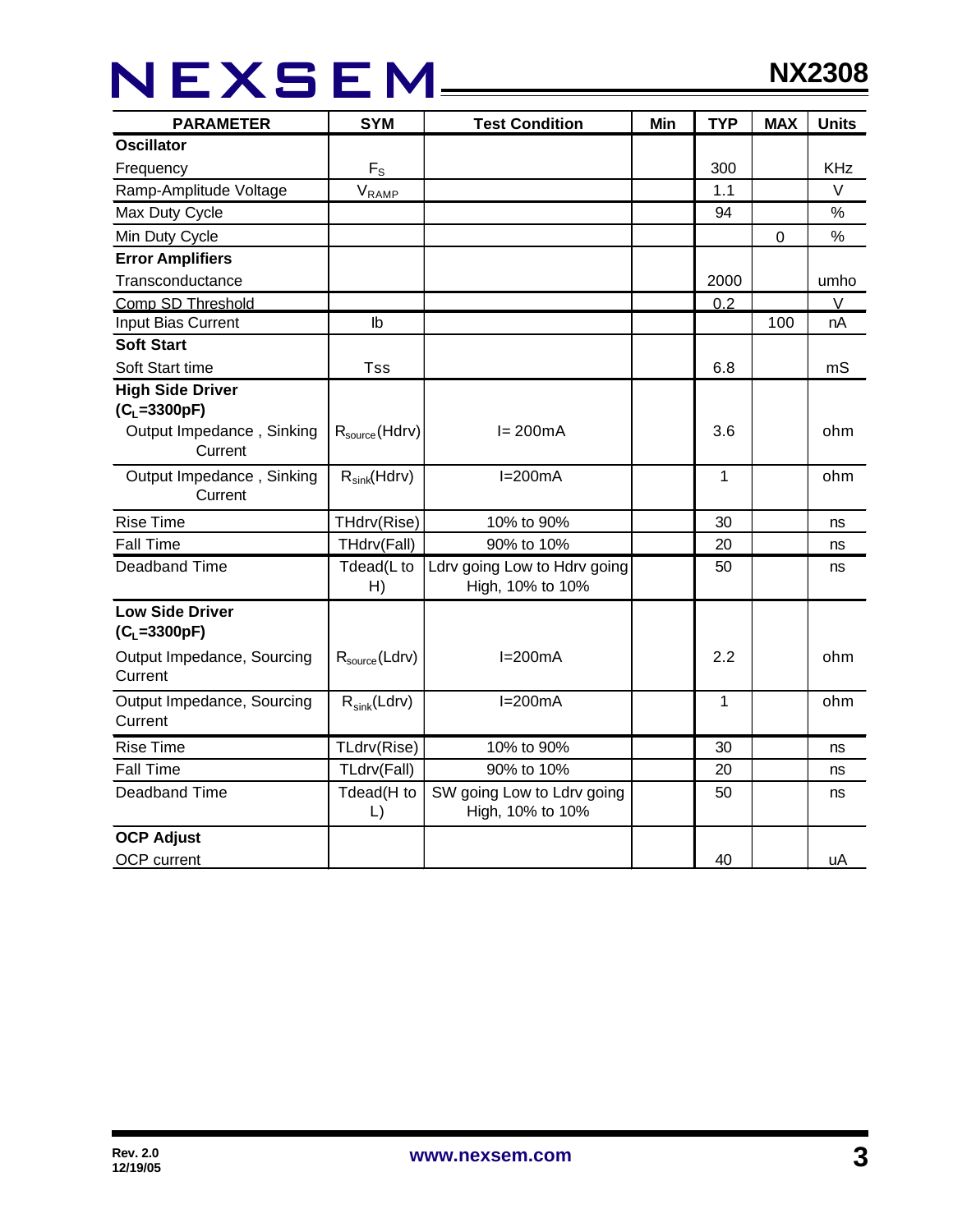## NEXSEM\_\_\_\_\_

### **PIN DESCRIPTIONS**

| PIN#             | <b>PIN SYMBOL</b> | <b>PIN DESCRIPTION</b>                                                                                                                                                                                                                                                                                                                                                                                                                                                                                                             |
|------------------|-------------------|------------------------------------------------------------------------------------------------------------------------------------------------------------------------------------------------------------------------------------------------------------------------------------------------------------------------------------------------------------------------------------------------------------------------------------------------------------------------------------------------------------------------------------|
| 5                | <b>VCC</b>        | Power supply voltage. A high freq 1uF ceramic capacitor is placed as close as<br>possible to and connected to this pin and ground pin. The maximum rating of this<br>pin is 16V.                                                                                                                                                                                                                                                                                                                                                   |
| 1                | <b>BST</b>        | This pin supplies voltage to high side FET driver. A high freq 0.1uF ceramic<br>capacitor is placed as close as possible to and connected to these pins and<br>respected SW pins.                                                                                                                                                                                                                                                                                                                                                  |
| $\sqrt{3}$       | <b>GND</b>        | Power ground.                                                                                                                                                                                                                                                                                                                                                                                                                                                                                                                      |
| $\overline{7}$   | <b>FB</b>         | This pin is the error amplifiers inverting input. This pin is connected via resistor<br>divider to the output of the switching regulator to set the output DC voltage.                                                                                                                                                                                                                                                                                                                                                             |
| 8                | <b>COMP</b>       | This pin is the output of the error amplifier and together with FB pin is used to<br>compensate the voltage control feedback loop. This pin is also used as a shut down<br>pin. When this pin is pulled below 0.2V, both drivers are turned off and internal soft<br>start is reset.                                                                                                                                                                                                                                               |
| 10               | SW                | This pin is connected to source of high side FET and provide return path for the<br>high side driver. It is also used to hold the low side driver low until this pin is<br>brought low by the action of high side turning off. LDRV can only go high if SW is<br>below 1V threshold.                                                                                                                                                                                                                                               |
| $\overline{2}$   | <b>HDRV</b>       | High side gate driver output.                                                                                                                                                                                                                                                                                                                                                                                                                                                                                                      |
| $\overline{4}$   | <b>LDRV</b>       | Low side gate driver output.                                                                                                                                                                                                                                                                                                                                                                                                                                                                                                       |
| $\boldsymbol{9}$ | <b>OCP</b>        | This pin is connected to the drain of the external low side MOSFET and is the input<br>of the over current protection(OCP) comparator. An internal current source 40uA is<br>flown to the external resistor which sets the OCP voltage across the Rdson of the<br>low side MOSFET. Current limit point is this voltage divided by the Rds-on. Once<br>this threshold is reached the Hdrv and Ldrv pins are switched low and an internal<br>hiccup circuit is set that recycles the soft start circuit after 2048 switching cycles. |
| $\,6$            | 5VREG             | Output of internal 5V regulator. An external 0.1uF capacitor is required for stabil-<br>ity.                                                                                                                                                                                                                                                                                                                                                                                                                                       |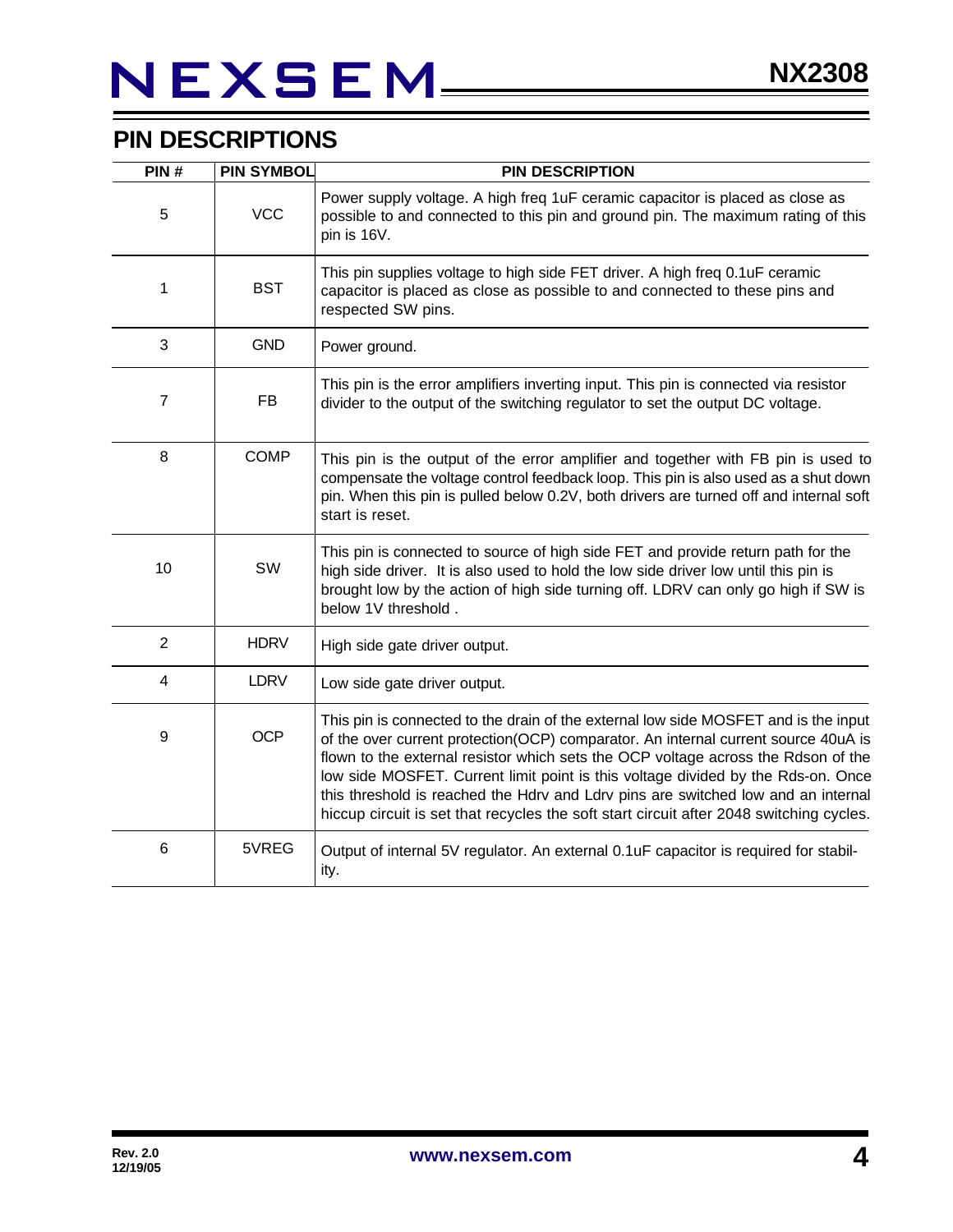### **BLOCK DIAGRAM**



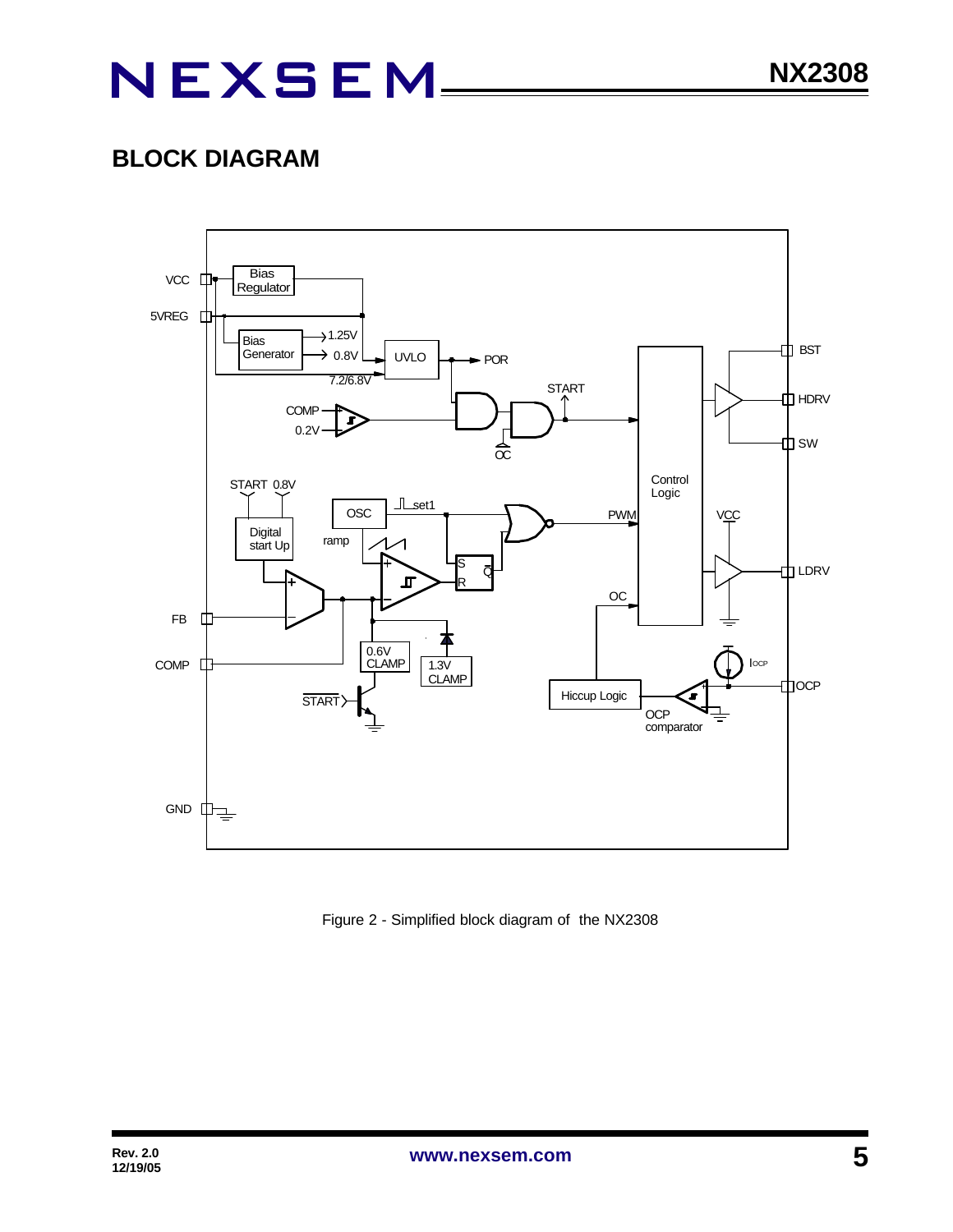#### **Symbol Used In Application Information:**

- V<sub>IN</sub> Input voltage
- VOUT Output voltage
- Iout Output current
- $\Delta V_{\text{RIPPLE}}$  Output voltage ripple
- Fs Switching frequency
- $\Delta$ IRIPPLE Inductor current ripple

### **Design Example**

 Power stage design requirements:  $V_{IN}=12V$  $V$ OUT= $1.8V$  $I<sub>QUT</sub> = 10A$  $\Delta$ VRIPPLE <=20mV  $\Delta V$ TRAN<=100mV @ 10A step  $Fs = 300kHz$ 

#### **Output Inductor Selection**

The selection of inductor value is based on inductor ripple current, power rating, working frequency and efficiency. Larger inductor value normally means smaller ripple current. However if the inductance is chosen too large, it brings slow response and lower efficiency. Usually the ripple current ranges from 20% to 40% of the output current. This is a design freedom which can be decided by design engineer according to various application requirements. The inductor value can be calculated by using the following equations:

$$
L_{\text{OUT}} = \frac{V_{\text{IN}} - V_{\text{OUT}}}{I_{\text{RIPPLE}}} \times \frac{V_{\text{OUT}}}{V_{\text{IN}}} \times \frac{1}{F_{\text{s}}} \tag{1}
$$

 $I_{RIPPLE}$  =  $k \times I_{OUTPUT}$ 

where k is between 0.2 to 0.4. Select k=0.3, then

$$
L_{\text{OUT}} = \frac{12V - 1.8V}{0.3 \times 10A} \times \frac{1.8V}{12V} \times \frac{1}{300kHz}
$$
  
L\_{\text{OUT}} = 1.7uH

Choose Lout=2.2uH, then coilcraft inductor DO5010P-222HC is a good choice.

Current Ripple is calculated as

$$
I_{RIPPLE} = \frac{V_{IN} - V_{OUT}}{L_{OUT}} \times \frac{V_{OUT}}{V_{IN}} \times \frac{1}{F_s}
$$
  
= 
$$
\frac{12V - 1.8V}{2.2uH} \times \frac{1.8V}{12V} \times \frac{1}{300kHz} = 2.3A
$$
...(2)

#### **Output Capacitor Selection**

Output capacitor is basically decided by the amount of the output voltage ripple allowed during steady state(DC) load condition as well as specification for the load transient. The optimum design may require a couple of iterations to satisfy both condition.

#### **Based on DC Load Condition**

The amount of voltage ripple during the DC load condition is determined by equation(3).

$$
\Delta V_{\text{RIPPLE}} = \text{ESR} \times \Delta I_{\text{RIPPLE}} + \frac{\Delta I_{\text{RIPPLE}}}{8 \times F_{\text{s}} \times C_{\text{OUT}}} \quad ...(3)
$$

Where ESR is the output capacitors' equivalent series resistance,  $C_{\text{OUT}}$  is the value of output capacitors.

Typically when large value capacitors are selected such as Aluminum Electrolytic,POSCAP and OSCON types are used, the amount of the output voltage ripple is dominated by the first term in equation(3) and the second term can be neglected.

For this example, POSCAP are chosen as output capacitors, the ESR and inductor current typically determines the output voltage ripple.

$$
ESR_{\text{desire}} = \frac{\Delta V_{\text{RIPPLE}}}{\Delta I_{\text{RIPPLE}}} = \frac{20 \text{mV}}{2.3 \text{A}} = 8.7 \text{m}\Omega \qquad ...(4)
$$

If low ESR is required, for most applications, multiple capacitors in parallel are better than a big capacitor. For example, for 20mV output ripple, POSCAP 2R5TPE470M9 with 9m $\Omega$  are chosen.

$$
N = \frac{ESR_{E} \times \Delta I_{RIPPLE}}{\Delta V_{RIPPLE}} \qquad ...(5)
$$

Number of Capacitor is calculated as

$$
N = \frac{9m\Omega \times 2.3A}{20mV}
$$

 $N = 1.03$ 

The number of capacitor has to be round up to a integer. Choose N =2.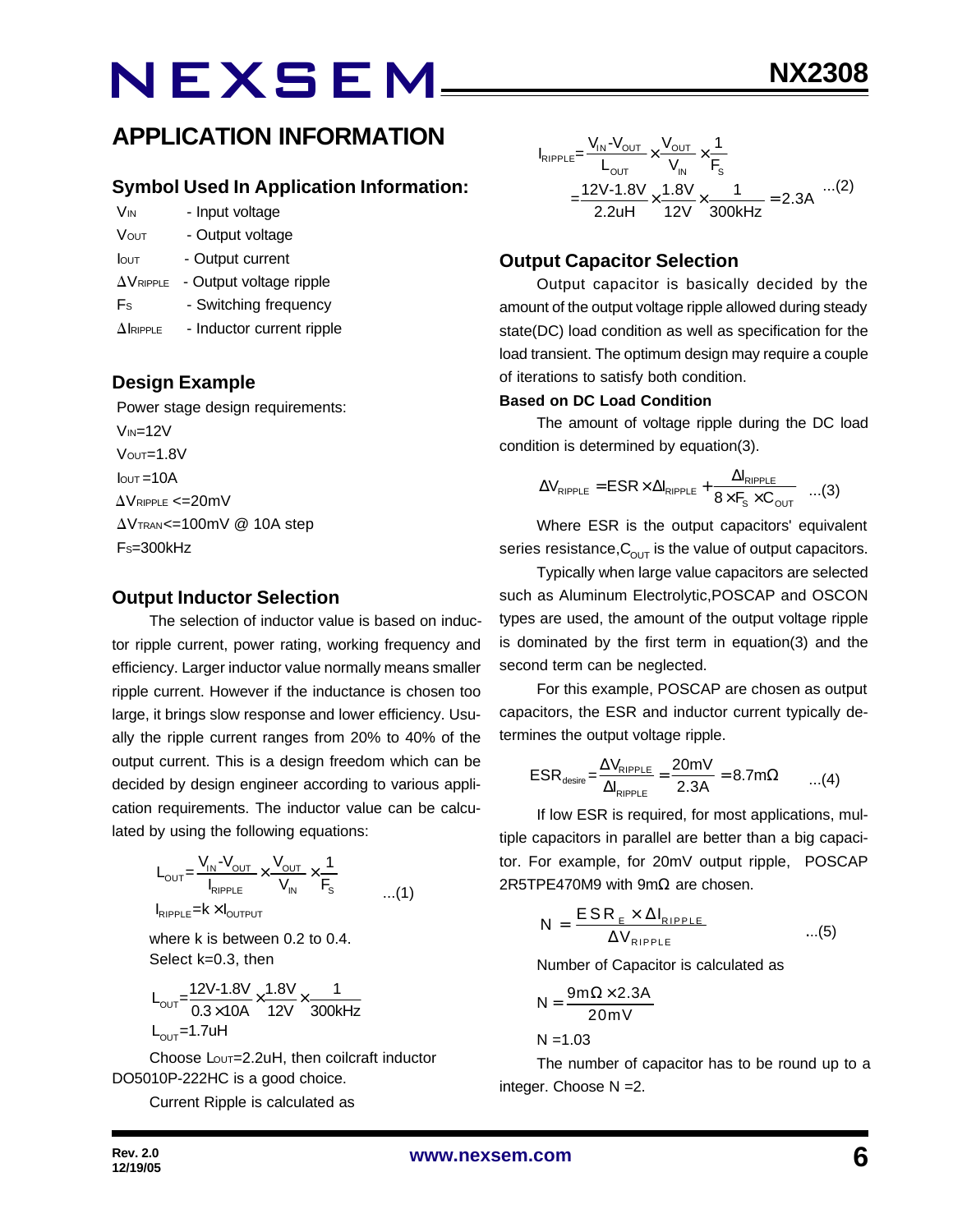If ceramic capacitors are chosen as output capacitors, both terms in equation (3) need to be evaluated to determine the overall ripple. Usually when this type of capacitors are selected, the amount of capacitance per single unit is not sufficient to meet the transient specification, which results in parallel configuration of multiple capacitors.

For example, one 100uF, X5R ceramic capacitor with 2mΩ ESR is used. The amount of output ripple is

$$
\Delta V_{\text{RIPPLE}} = 2m\Omega \times 2.3A + \frac{2.3A}{8 \times 300 \text{kHz} \times 100 \text{UF}}
$$

$$
= 4.6mV + 9.6mV = 14.2mV
$$

Although this meets DC ripple spec, however it needs to be studied for transient requirement.

#### **Based On Transient Requirement**

Typically, the output voltage droop during transient is specified as

 $\Delta V_{\rm drop} < \Delta V_{\rm tran}$  @step load  $\Delta I_{\rm STEP}$ 

During the transient, the voltage droop during the transient is composed of two sections. One section is dependent on the ESR of capacitor, the other section is a function of the inductor, output capacitance as well as input, output voltage. For example, for the overshoot when load from high load to light load with a  $\Delta I_{\text{STEP}}$  transient load, if assuming the bandwidth of system is high enough, the overshoot can be estimated as the following equation.

$$
\Delta V_{\text{overshoot}} = \text{ESR} \times \Delta I_{\text{step}} + \frac{V_{\text{OUT}}}{2 \times L \times C_{\text{OUT}}} \times \tau^2 \qquad ...(6)
$$

where *t* is the a function of capacitor,etc.

$$
\tau = \begin{cases}\n0 & \text{if} \quad L \le L_{\text{crit}} \\
\frac{L \times \Delta I_{\text{sep}}}{V_{\text{OUT}}} - \text{ESR} \times C_{\text{OUT}} & \text{if} \quad L \ge L_{\text{crit}} \quad \dots (7)\n\end{cases}
$$

where

$$
L_{\text{crit}} = \frac{\text{ESR} \times C_{\text{OUT}} \times V_{\text{OUT}}}{\Delta I_{\text{step}}} = \frac{\text{ESR}_{\text{E}} \times C_{\text{E}} \times V_{\text{OUT}}}{\Delta I_{\text{step}}} \quad ...(8)
$$

where  $\mathsf{ESR}_\mathsf{E}$  and  $\mathsf{C}_\mathsf{E}$  represents  $\mathsf{ESR}\;$  and capacitance of each capacitor if multiple capacitors are used in parallel.

The above equation shows that if the selected out-

put inductor is smaller than the critical inductance, the voltage droop or overshoot is only dependent on the ESR of output capacitor. For low frequency capacitor such as electrolytic capacitor, the product of ESR and capacitance is high and  $L \le L_{crit}$  is true. In that case, the transient spec is mostly like to dependent on the ESR of capacitor.

Most case, the output capacitor is multiple capacitor in parallel. The number of capacitor can be calculated by the following

$$
N = \frac{ESR_{E} \times \Delta I_{step}}{\Delta V_{tran}} + \frac{V_{OUT}}{2 \times L \times C_{E} \times \Delta V_{tran}} \times \tau^{2} \quad ...(9)
$$

where

$$
\tau\!=\!\begin{cases} 0 \quad \text{if} \quad L\!\leq\! L_{\text{crit}} \\ \frac{L\!\times\!\Delta I_{\text{sep}}}{V_{\text{OUT}}}\!-\!ESR_{_{\text{E}}}\!\times\!C_{_{\text{E}}}\quad \text{if} \quad L\!\geq\! L_{\text{crit}}\quad ... \text{(10)} \end{cases}
$$

For example, assume voltage droop during transient is 100mV for 10A load step.

If the POSCAP 2R5TPE470M9 (470uF, 9mohm ESR) is used, the crticial inductance is given as

$$
L_{\text{crit}} = \frac{ESR_{\text{E}} \times C_{\text{E}} \times V_{\text{OUT}}}{\Delta I_{\text{step}}} =
$$

$$
\frac{9 \text{m}\Omega \times 470 \mu \text{F} \times 1.8 \text{V}}{10 \text{A}} = 0.76 \mu \text{H}
$$

The selected inductor is 2.2uH which is bigger than critical inductance. In that case, the output voltage transient not only dependent on the ESR, but also capacitance.

number of capacitor is

$$
\tau = \frac{L \times \Delta I_{\text{step}}}{V_{\text{OUT}}} - ESR_E \times C_E
$$

$$
= \frac{2.2 \mu H \times 10A}{1.8 V} - 9 m\Omega \times 470 \mu F = 7.97 us
$$

$$
N = \frac{ESR_E \times \Delta I_{\text{step}}}{\Delta V_{\text{tran}}} + \frac{V_{\text{OUT}}}{2 \times L \times C_E \times \Delta V_{\text{tran}}} \times \tau^2
$$
  
= 
$$
\frac{9 \text{m}\Omega \times 10 \text{A}}{100 \text{mV}} + \frac{1.8 \text{V}}{2 \times 2.2 \mu \text{H} \times 470 \mu \text{F} \times 100 \text{mV}} \times (7.97 \text{us})^2
$$
  
= 1.44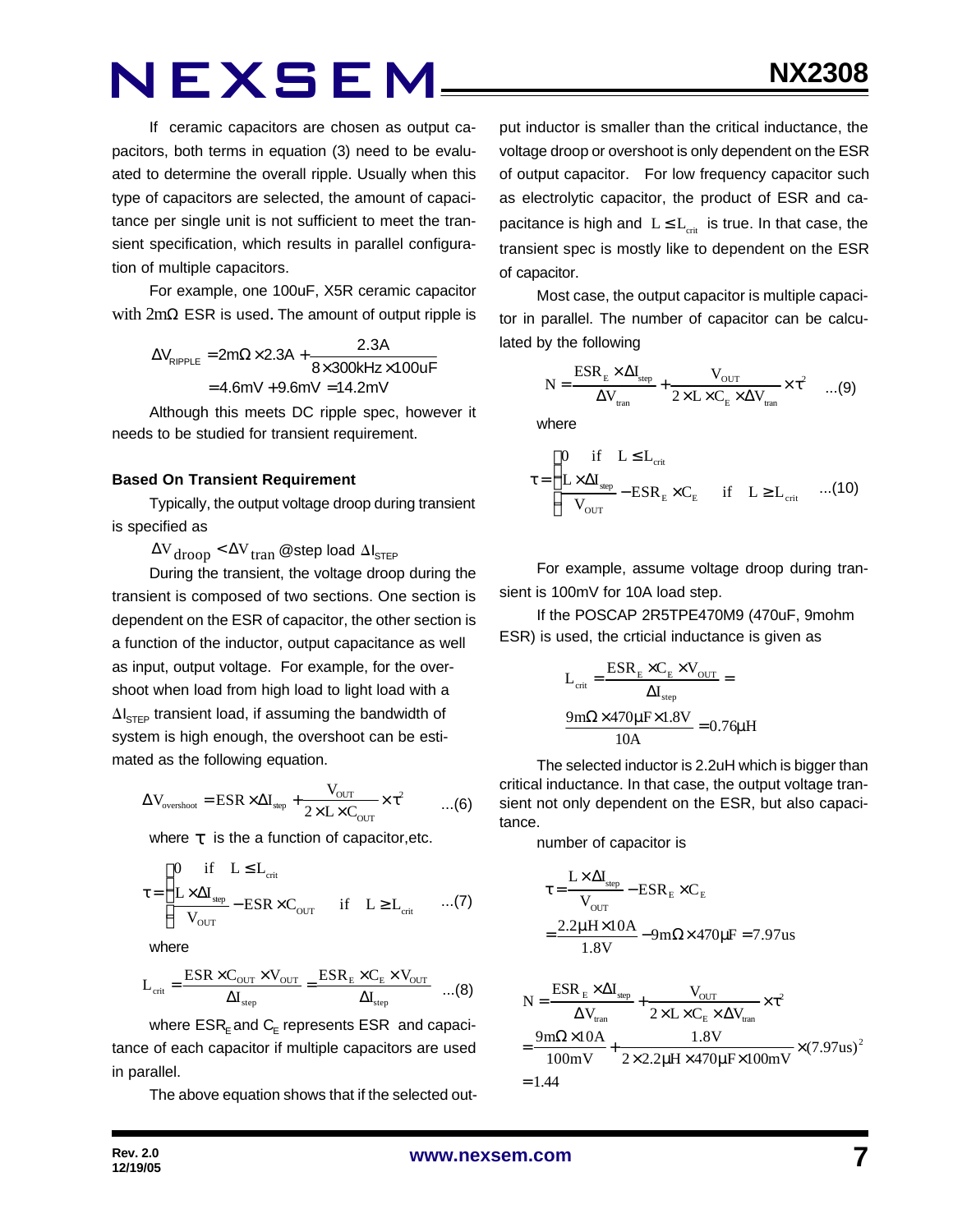The number of capacitors has to satisfied both ripple and transient requirement. Overall, we choose N=2.

It should be considered that the proposed equation is based on ideal case, in reality, the droop or overshoot is typically more than the calculation. The equation gives a good start. For more margin, more capacitors have to be chosen after the test. Typically, for high frequency capacitor such as high quality POSCAP especially ceramic capacitor, 20% to 100% (for ceramic) more capacitors have to be chosen since the ESR of capacitors is so low that the PCB parasitic can affect the results tremendously. More capacitors have to be selected to compensate these parasitic parameters.

#### **Compensator Design**

Due to the double pole generated by LC filter of the power stage, the power system has 180° phase shift, and therefore, is unstable by itself. In order to achieve accurate output voltage and fast transient response, compensator is employed to provide highest possible bandwidth and enough phase margin. Ideally, the Bode plot of the closed loop system has crossover frequency between 1/10 and 1/5 of the switching frequency, phase margin greater than 50° and the gain crossing 0dB with -20dB/decade. Power stage output capacitors usually decide the compensator type. If electrolytic capacitors are chosen as output capacitors, type II compensator can be used to compensate the system, because the zero caused by output capacitor ESR is lower than crossover frequency. Otherwise type III compensator should be chosen.

#### **A. Type III compensator design**

 For low ESR output capacitors, typically such as Sanyo oscap and poscap, the frequency of ESR zero caused by output capacitors is higher than the crossover frequency. In this case, it is necessary to compensate the system with type III compensator. The following figures and equations show how to realize the type III compensator by transconductance amplifier.

$$
F_{z1} = \frac{1}{2 \times \pi \times R_4 \times C_2}
$$
...(11)

$$
F_{22} = \frac{1}{2 \times \pi \times (R_2 + R_3) \times C_3}
$$
...(12)

$$
F_{p_1} = \frac{1}{2 \times \pi \times R_3 \times C_3}
$$
...(13)

$$
F_{P2} = \frac{1}{2 \times \pi \times R_4 \times \frac{C_1 \times C_2}{C_1 + C_2}} \qquad ...(14)
$$

where Fz1, Fz2, F<sub>P1</sub> and F<sub>P2</sub> are poles and zeros in the compensator.

The transfer function of type III compensator for transconductance amplifier is given by:

$$
\frac{V_{e}}{V_{\text{OUT}}} = \frac{1 - g_{m} \times Z_{f}}{1 + g_{m} \times Z_{in} + Z_{in} / R_{f}}
$$

 For the voltage amplifier, the transfer function of compensator is

$$
\frac{V_e}{V_{OUT}} = \frac{-Z_f}{Z_{in}}
$$

To achieve the same effect as voltage amplifier, the compensator of transconductance amplifier must satisfy this condition: R4>>2/gm. And it would be desirable if R1||R2||R3>>1/gm can be met at the same time,



 Figure 3 - Type III compensator using transconductance amplifier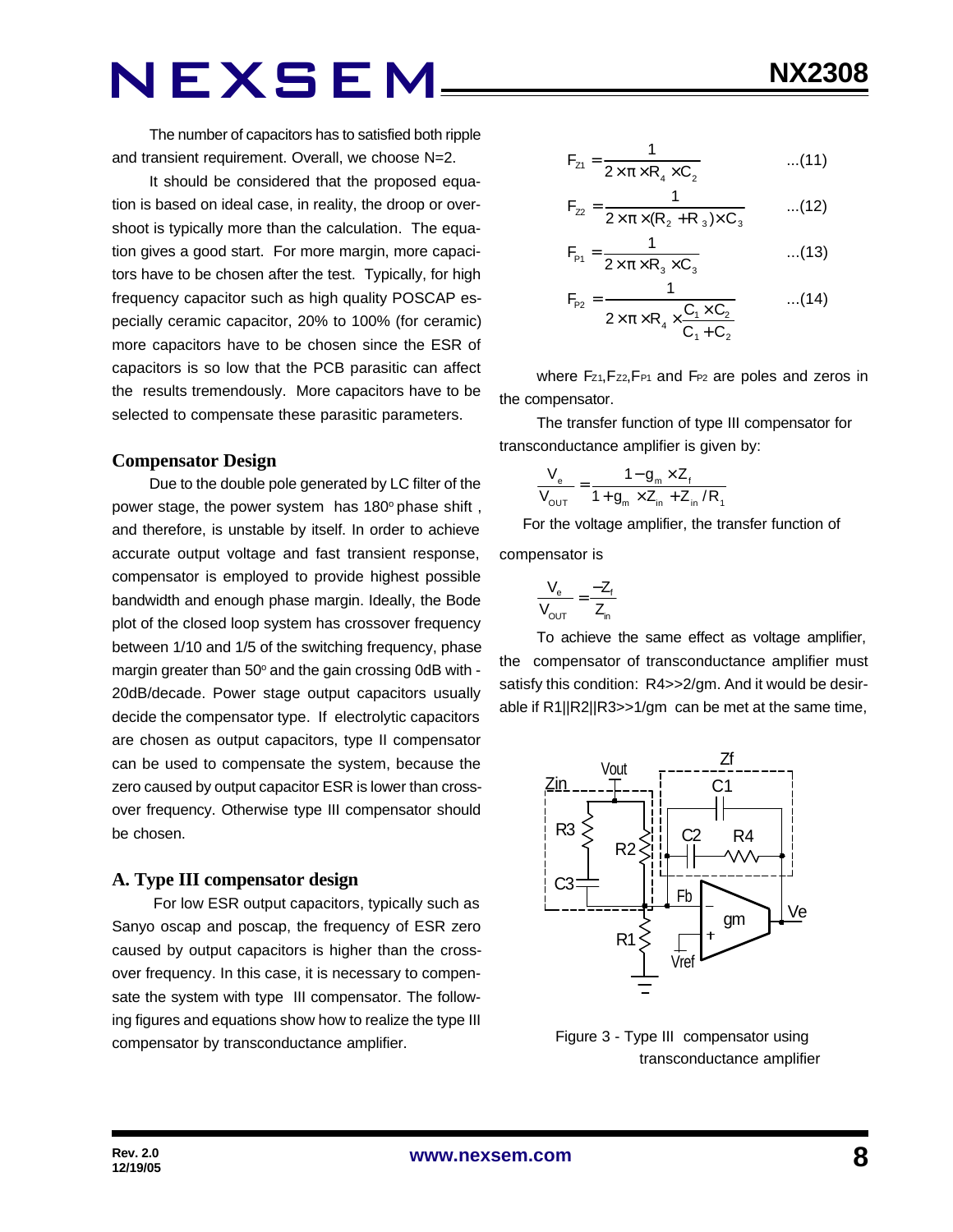**Case 1: FLC<F<sup>O</sup> <FESR**



### Figure 4 - Bode plot of Type III compensator  $(F_{LC}$ < $F_{O}$ < $F_{ESR}$ )

 Typical design example of type III compensator in which the crossover frequency is selected as  $\mathsf{F}_{\text{\tiny{LC}}}$ < $\mathsf{F}_{\text{\tiny{OSR}}}$  and  $\mathsf{F}_{\text{\tiny{O}}}$ <=1/10~1/5 $\mathsf{F}_{\text{\tiny{s}}}$  is shown as the following steps.

1. Calculate the location of LC double pole  $F_{LC}$ and ESR zero  $F_{FSR}$ .

$$
F_{LC} = \frac{1}{2 \times \pi \times \sqrt{L_{OUT} \times C_{OUT}}}
$$

$$
= \frac{1}{2 \times \pi \times \sqrt{2.2uH \times 940uF}}
$$

$$
= 3.5kHz
$$

$$
F_{ESR} = \frac{1}{2 \times \pi \times ESR \times C_{OUT}}
$$
  
= 
$$
\frac{1}{2 \times \pi \times 4.5m\Omega \times 940 \text{UF}}
$$
  
= 37.6kHz  
2. Set R<sub>2</sub> equal to 10kΩ.

$$
R_1 = \frac{R_2 \times V_{REF}}{V_{OUT} - V_{REF}} = \frac{10k\Omega \times 0.8V}{1.8V - 0.8V} = 8k\Omega
$$

Choose  $\mathsf{R}_{\scriptscriptstyle{1}}$ =8kΩ.

3. Set zero  $F_{Z2} = F_{LC}$  and  $F_{p1} = F_{ESR}$ .

4. Calculate  $\mathsf{R}_{\!{}_4}$  and  $\mathsf{C}_{\!{}_3}$  with the crossover frequency at 1/10~ 1/5 of the switching frequency. Set F<sub>o</sub>=25kHz.

$$
C_3 = \frac{1}{2 \times \pi \times R_2} \times (\frac{1}{F_{z2}} - \frac{1}{F_{p1}})
$$
  
\n
$$
= \frac{1}{2 \times \pi \times 10k\Omega} \times (\frac{1}{3.5kHz} - \frac{1}{37.6kHz})
$$
  
\n=4.1nF  
\n
$$
R_4 = \frac{V_{osc}}{V_{in}} \times \frac{2 \times \pi \times F_0 \times L}{C_3} \times C_{out}
$$
  
\n
$$
= \frac{1.5V}{12V} \times \frac{2 \times \pi \times 25kHz \times 2.2uH}{3.9nF} \times 940uF
$$
  
\n=10.4kΩ

Choose C3=3.9nF, R4=10.2k.

5. Calculate  $\mathsf{C}_2$  with zero  $\mathsf{F}_{\mathsf{z}1}$  at 75% of the LC double pole by equation (11).

$$
C_2 = \frac{1}{2 \times \pi \times F_{z1} \times R_4}
$$
  
= 
$$
\frac{1}{2 \times \pi \times 0.75 \times 3.5 \text{kHz} \times 10.2 \text{k}\Omega}
$$
  
= 5.95nF

Choose C2=5.6nF.

6. Calculate  $\mathsf{C}_\mathsf{1}$  by equation (14) with pole  $\mathsf{F}_{\mathsf{p2}}$  at half the switching frequency.

$$
C_1 = \frac{1}{2 \times \pi \times R_4 \times F_{p_2}}
$$
  
= 
$$
\frac{1}{2 \times \pi \times 10.2 k\Omega \times 150 kHz}
$$
  
= 104pF

Choose C1=100pF. 7. Calculate  $R_3$  by equation (13).

$$
R_3 = \frac{1}{2 \times \pi \times F_{P1} \times C_3}
$$
  
= 
$$
\frac{1}{2 \times \pi \times 37.6 \text{kHz} \times 3.9 \text{nF}}
$$
  
= 1.1k $\Omega$ 

Choose  $R_3 = 1.1kΩ$ .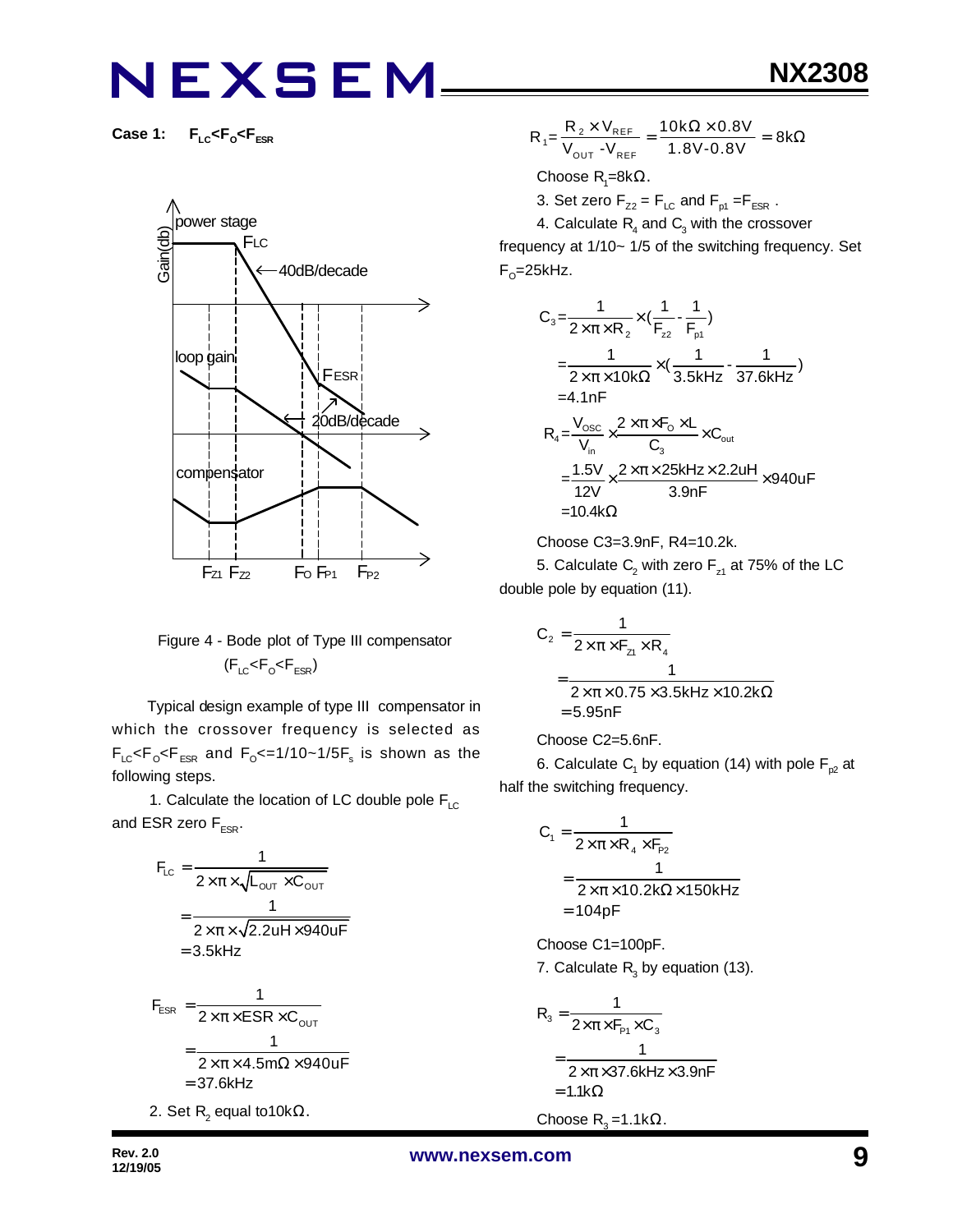$F_{LC}$ < $F_{ESR}$ < $F_{O}$ 



### Figure 5 - Bode plot of Type III compensator  $(F_{LC}$ < $F_{ESR}$ < $F_{O}$ )

 If electrolytic capacitors are used as output capacitors, typical design example of type III compensator in which the crossover frequency is selected as  $\mathsf{F}_{\text{\tiny{LC}}} \!\!\mathopen{\leq} \!\mathsf{F}_{\text{\tiny{ESR}}} \!\!\mathopen{\leq} \!\mathsf{F}_{\text{\tiny{O}}}$  and  $\mathsf{F}_{\text{\tiny{O}}} \!\!\mathopen{\leq} \!=\! 1/10 \!\!\mathclose{\sim} \!1/\!5 \mathsf{F}_{\text{\tiny{S}}}$  is shown as the following steps. Here one SANYO MV-WG1500 with 13 m $\Omega$  is chosen as output capacitor.

1. Calculate the location of LC double pole  $F_{LC}$ and ESR zero  $F_{FSR}$ .

$$
F_{LC} = \frac{1}{2 \times \pi \times \sqrt{L_{OUT} \times C_{OUT}}}
$$
\n
$$
= \frac{1}{2 \times \pi \times \sqrt{2.2uH \times 1500uF}}
$$
\n
$$
= 2.77kHz
$$
\n
$$
F_{ESR} = \frac{1}{2 \times \pi \times ESR \times C_{OUT}}
$$
\n
$$
= \frac{1}{2 \times \pi \times 13m\Omega \times 1500uF}
$$
\n
$$
= 8.16kHz
$$

2. Set R $_{2}$  equal to 15k $\Omega_{\cdot}$ 

$$
R_{1} = \frac{R_{2} \times V_{REF}}{V_{OUT} - V_{REF}} = \frac{15k\Omega \times 0.8V}{1.8V - 0.8V} = 12k\Omega
$$
  
Choose R<sub>1</sub>=12k $\Omega$ .  
3. Set zero F<sub>22</sub> = F<sub>LC</sub> and F<sub>p1</sub> =F<sub>ESR</sub>.  
4. Calculate C<sub>3</sub>.  

$$
C_{3} = \frac{1}{2 \times \pi \times R_{2}} \times (\frac{1}{F_{2}} - \frac{1}{F_{p1}})
$$

$$
= \frac{1}{2 \times \pi \times 15k\Omega} \times (\frac{1}{2.77kHz} - \frac{1}{8.16kHz})
$$

$$
= 2.5nF
$$
Choose C<sub>3</sub>=2.7nF.  
5. Calculate R<sub>3</sub>.  

$$
R_{3} = \frac{1}{2 \times \pi \times F_{p1} \times C_{3}}
$$

$$
= \frac{1}{2 \times \pi \times 8.16kHz \times 2.7nF}
$$

$$
= 7.22 k\Omega
$$

Choose  $\mathsf{R}_{3}$ =7.32k $\Omega$ . 6. Calculate  $\mathsf{R}_{\mathsf{4}}$  with  $\mathsf{F}_{\mathsf{O}}\!\!=\!\!30\mathsf{k}$ Hz.

$$
R_4 = \frac{V_{\text{osc}}}{V_{\text{in}}} \times \frac{2 \times \pi \times F_0 \times L}{ESR} \times \frac{R_2 \times R_3}{R_2 + R_3}
$$
  
= 
$$
\frac{1.5V}{12V} \times \frac{2 \times \pi \times 30kHz \times 2.2uH}{13m\Omega} \times \frac{15k\Omega \times 7.32k\Omega}{15k\Omega + 7.32k\Omega}
$$
  
= 19.6k\Omega

 $\mathsf{Choose}\, \mathsf{R}_4$ =19.6k $\Omega.$ 

5. Calculate  $\mathsf{C}_2$  with zero  $\mathsf{F}_{\mathsf{z}1}$  at 75% of the LC double pole by equation (11).

$$
C_2 = \frac{1}{2 \times \pi \times F_{z1} \times R_4}
$$
  
= 
$$
\frac{1}{2 \times \pi \times 0.75 \times 2.77 \text{kHz} \times 19.6 \text{k}\Omega}
$$
  
= 2.9nF

Choose  $C_2$ =2.7nF.

6. Calculate  $\mathsf{C}_\mathsf{1}$  by equation (14) with pole  $\mathsf{F}_{\mathsf{p2}}$  at half the switching frequency.

$$
C_1 = \frac{1}{2 \times \pi \times R_4 \times F_{p_2}}
$$
  
= 
$$
\frac{1}{2 \times \pi \times 19.6 k\Omega \times 150 kHz}
$$
  
= 54pF

 $\mathsf{Choose}\ C_{\scriptscriptstyle \!1}=\!\!56$ p $\mathsf{F}.$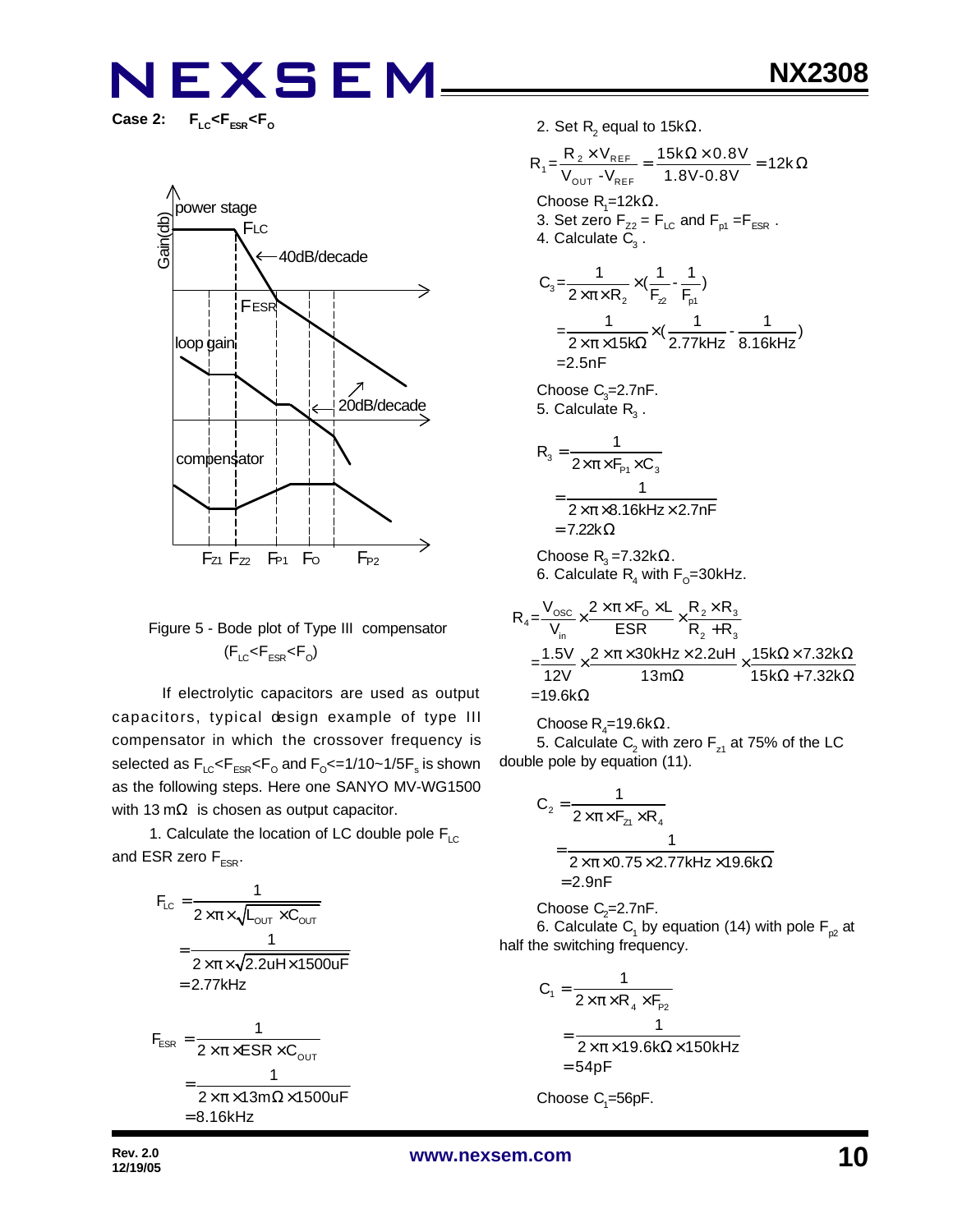If the electrolytic capacitors are chosen as power stage output capacitors, usually the Type II compensator can be used to compensate the system.

For this type of compensator,  $\mathsf{F}_\mathsf{O}$  has to satisfy  $F_{LC}$ < $F_{ESR}$ << $F_{O}$ <=1/10~1/5 $F_{s.}$ 

#### **Case 1:**

 Type II compensator can be realized by simple RC circuit as shown in figure 7.  $R_3$  and  $C_1$  introduce a zero to cancel the double pole effect.  $\textsf{C}_\textsf{2}^{\textsf{}}\,$  introduces a pole to suppress the switching noise.

To achieve the same effect as voltage amplifier, the compensator of transconductance amplifier must satisfy this condition:  $R_{_3}$ >>1/gm and  $R_{_1}$ ||R $_2$ >>1/gm. The following equations show the compensator pole zero location and constant gain.

Gain=
$$
\frac{R_3}{R_2}
$$
 ... (15)  
\n
$$
F_z = \frac{1}{2 \times \pi \times R_3 \times C_1}
$$
 ... (16)  
\n
$$
F_p \approx \frac{1}{2 \times \pi \times R_3 \times C_2}
$$
 ... (17)



Figure 6 - Bode plot of Type II compensator



 Figure 7 - Type II compensator with transconductance amplifier(case 1)

The following parameters are used as an example for type II compensator design, three 1500uF with 19mohm Sanyo electrolytic CAP 6MV1500WGL are used as output capacitors. Coilcraft DO5010P-152HC 1.5uH is used as output inductor. See figure 19. The power stage information is that:

VIN=12V, VOUT=1.2V, IOUT =12A, FS=300kHz.

1. Calculate the location of LC double pole  $F_{\text{LC}}$ and ESR zero  $F_{FSR}$ .

$$
F_{LC} = \frac{1}{2 \times \pi \times \sqrt{L_{OUT} \times C_{OUT}}}
$$

$$
= \frac{1}{2 \times \pi \times \sqrt{1.5uH \times 4500uF}}
$$

$$
= 1.94kHz
$$

$$
F_{ESR} = \frac{1}{2 \times \pi \times ESR \times C_{OUT}}
$$

$$
= \frac{1}{2 \times \pi \times 6.33 \text{ m}\Omega \times 4500 \text{ uF}}
$$

$$
= 5.6 \text{kHz}
$$

2. Set crossover frequency  $F_0 = 30k$ Hz $>>$ F<sub>ESR</sub>.

3. Set  $\mathsf{R}_{\mathsf{2}}$  equal to10k $\Omega.$  Based on output voltage, using equation 21, the final selection of  $\mathsf{R}_{\mathsf{1}}$  is 20k $\Omega.$ 4.Calculate  $R_3$  value by the following equation.

$$
R_{3} = \frac{V_{\text{osc}}}{V_{\text{in}}} \times \frac{2 \times \pi \times F_{\text{o}} \times L}{ESR} \times R_{2}
$$
  
= 
$$
\frac{1.1 V}{12 V} \times \frac{2 \times \pi \times 30 kHz \times 1.5 uH}{6.33 m \Omega} \times 10 k \Omega
$$
  
= 37.2 k $\Omega$ 

Choose  $R_3 = 37.4k\Omega$ .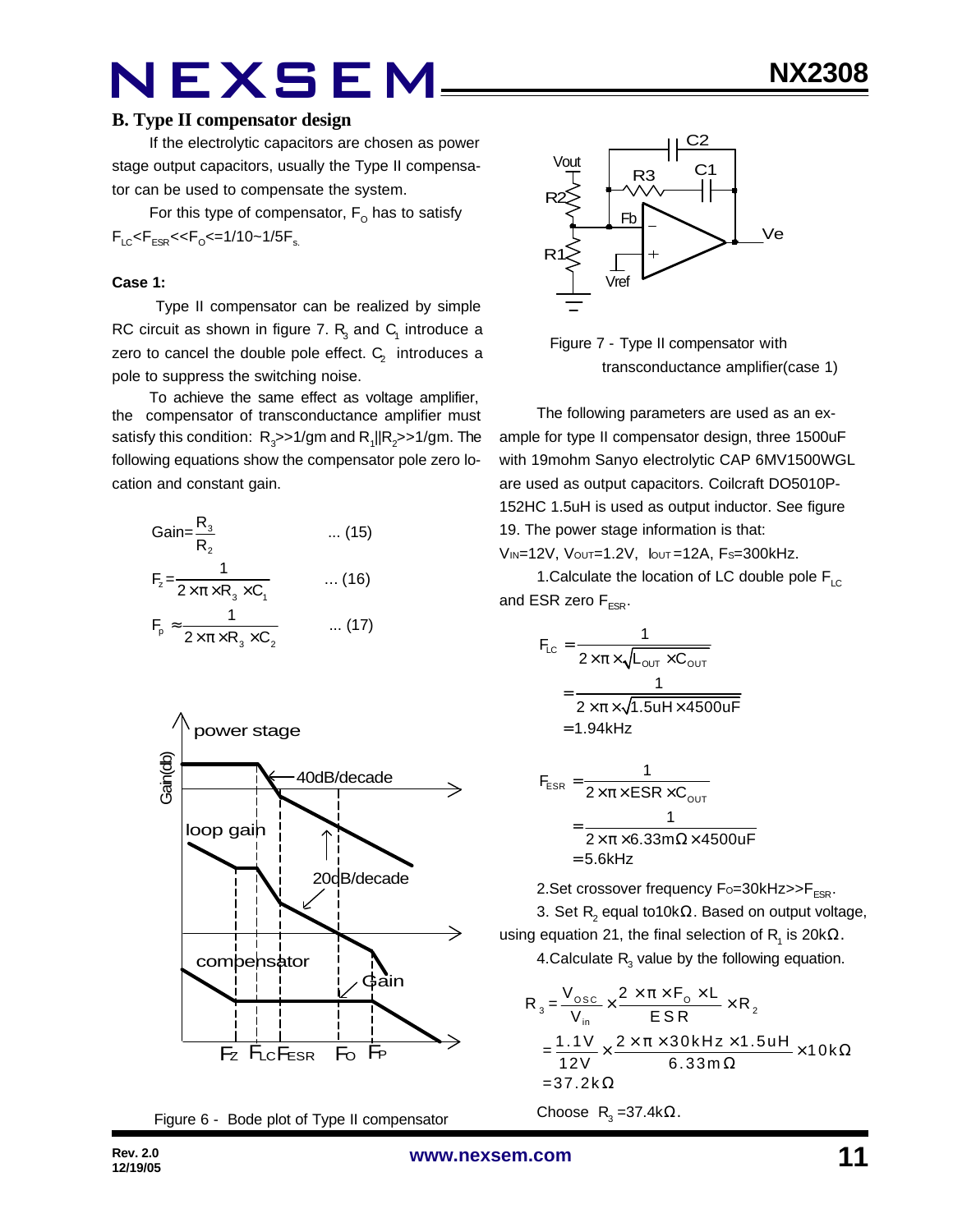$$
C_1 = \frac{1}{2 \times \pi \times R_3 \times F_2}
$$
  
= 
$$
\frac{1}{2 \times \pi \times 37.4 \times \Omega \times 0.75 \times 1.94 \times Hz}
$$
  
=2.9nF

Choose  $C_1 = 2.7$ nF.

6. Calculate  $\mathsf{C}_\text{2}$  by setting compensator pole  $\mathrm{F}_{\text{p}}$ at half the swithing frequency.

$$
C_2 = \frac{1}{\pi \times R_3 \times F_s}
$$
  
= 
$$
\frac{1}{\pi \times 37.4 \text{ k}\Omega \times 150 \text{ kHz}}
$$
  
= 57 pF

Choose  $\mathrm{C}_2$ =56pF.

#### **Case 2:**

Type II compensator can also be realized by simple RC circuit without feedback as shown in figure 9. R3 and C1 introduce a zero to cancel the double pole effect. C2 introduces a pole to suppress the switching noise. The following equations show the compensator pole zero location and constant gain.

$$
Gain = g_m \times \frac{R_1}{R_1 + R_2} \times R_3 \qquad \dots (18)
$$
  
\n
$$
F_z = \frac{1}{2 \times \pi \times R_3 \times C_1} \qquad \dots (19)
$$
  
\n
$$
F_p \approx \frac{1}{2 \times \pi \times R_3 \times C_2} \qquad \dots (20)
$$



Figure 8 - Bode plot of Type II compensator





For this type of compensator,  $\mathsf{F}_\mathsf{O}$  has to satisfy  $F_{LC}$ < $F_{ESR}$ << $F_{O}$ <=1/10~1/5 $F_{s.}$ 

The following is parameters for type II compensator design. Input voltage is 12V, output voltage is 3.3V, output inductor is 1.5uH, output capacitors are two 680uF with 41mΩ electrolytic capacitors.

1. Calculate the location of LC double pole  $F_{LC}$ and ESR zero  $F_{FSR}$ .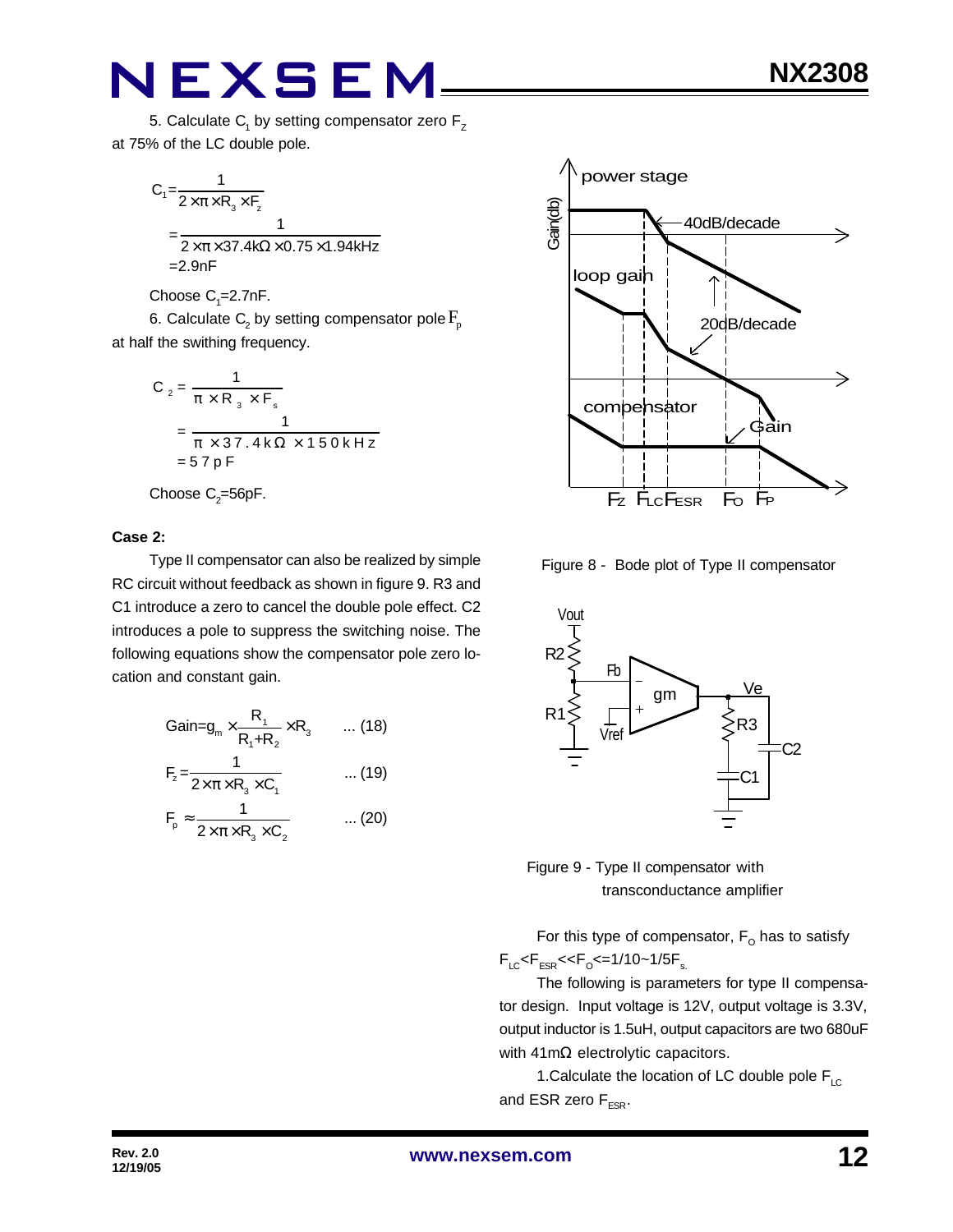$$
F_{LC} = \frac{1}{2 \times \pi \times \sqrt{L_{OUT} \times C_{OUT}}}
$$

$$
= \frac{1}{2 \times \pi \times \sqrt{1.5uH \times 1360uF}}
$$

$$
= 3.5kHz
$$

$$
F_{ESR} = \frac{1}{2 \times \pi \times ESR \times C_{OUT}}
$$

$$
= \frac{1}{2 \times \pi \times 20.5 m\Omega \times 1360 uF}
$$

$$
= 5.7 kHz
$$

2.Set  $\mathsf{R}_{\mathsf{2}}$  equal to10.2k $\Omega.$  Using equation 21, the final selection of  $\mathsf{R}_{\mathsf{1}}$  is 3.24k $\Omega.$ 

3. Set crossover frequency at 1/10~ 1/5 of the swithing frequency, here Fo=30kHz.

4.Calculate  $R_3$  value by the following equation.

$$
R_{3} = \frac{V_{\text{osc}}}{V_{\text{in}}} \times \frac{2 \times \pi \times F_{\text{o}} \times L}{R_{\text{ESR}}} \times \frac{1}{g_{\text{in}}} \times \frac{R_{1} + R_{2}}{R_{1}}
$$
  
= 
$$
\frac{1.5V}{12} \times \frac{2 \times \pi \times 30 \text{kHz} \times 1.5 \text{uH}}{20.5 \Omega} \times \frac{1}{2 \text{mA/V}}
$$
  

$$
\times \frac{10.2 \text{k}\Omega + 3.24 \text{k}\Omega}{3.24 \text{k}\Omega}
$$
  
= 3.55 k\Omega

$$
\texttt{=3.55k}\Omega
$$

Choose 
$$
R_3 = 3.57kΩ
$$
.

5. Calculate  $\mathsf{C}_\mathsf{1}$  by setting compensator zero  $\mathsf{F}_\mathsf{Z}$ at 75% of the LC double pole.

$$
C_1 = \frac{1}{2 \times \pi \times R_3 \times F_z}
$$
  
= 
$$
\frac{1}{2 \times \pi \times 3.57 \times \Omega \times 0.75 \times 3.5 \times Hz}
$$
  
= 16.9nF

Choose  $\mathrm{C}_\text{\tiny{1}}$ =15nF.

6. Calculate  $\mathsf{C}_\mathsf{2}$  by setting compensator pole  $\,\mathsf{F}_\mathsf{p}\,$ at half the swithing frequency.

$$
C_2 = \frac{1}{\pi \times R_3 \times F_s}
$$
  
= 
$$
\frac{1}{\pi \times 3.57 \times \Omega \times 300 \times Hz}
$$
  
= 297 pF

Choose 
$$
C_1 = 330pF
$$
.

#### **Output Voltage Calculation**

Output voltage is set by reference voltage and external voltage divider. The reference voltage is fixed at 0.8V. The divider consists of two ratioed resistors so that the output voltage applied at the Fb pin is 0.8V when the output voltage is at the desired value. The following equation and picture show the relationship between  $V_{\text{OUT}}$ ,  $V_{\text{REF}}$  and voltage divider.





$$
R_{1} = \frac{R_{2} \times V_{REF}}{V_{OUT} - V_{REF}} \qquad ...(21)
$$

where  $R_2$  is part of the compensator, and the value of R<sub>1</sub> value can be set by voltage divider.

Choose  $R_{2}=15k\Omega$ , to set the output voltage at 1.8V, the result of  $R_1$  is 12k $\Omega$ .

### **Input Capacitor Selection**

Input capacitors are usually a mix of high frequency ceramic capacitors and bulk capacitors. Ceramic capacitors bypass the high frequency noise, and bulk capacitors supply current to the MOSFETs. Usually 1uF ceramic capacitor is chosen to decouple the high frequency noise.The bulk input capacitors are decided by voltage rating and RMS current rating. The RMS current in the input capacitors can be calculated as:

$$
I_{RMS} = I_{OUT} \times \sqrt{D} \times \sqrt{1 - D}
$$
  

$$
D = \frac{V_{OUT}}{V_{IN}}
$$
...(22)

$$
V_{IN} = 12V
$$
,  $V_{OUT} = 1.8V$ ,  $b_{UT} = 10A$ , using equation (19), the result of input RMS current is 3.6A.

For higher efficiency, low ESR capacitors are recommended.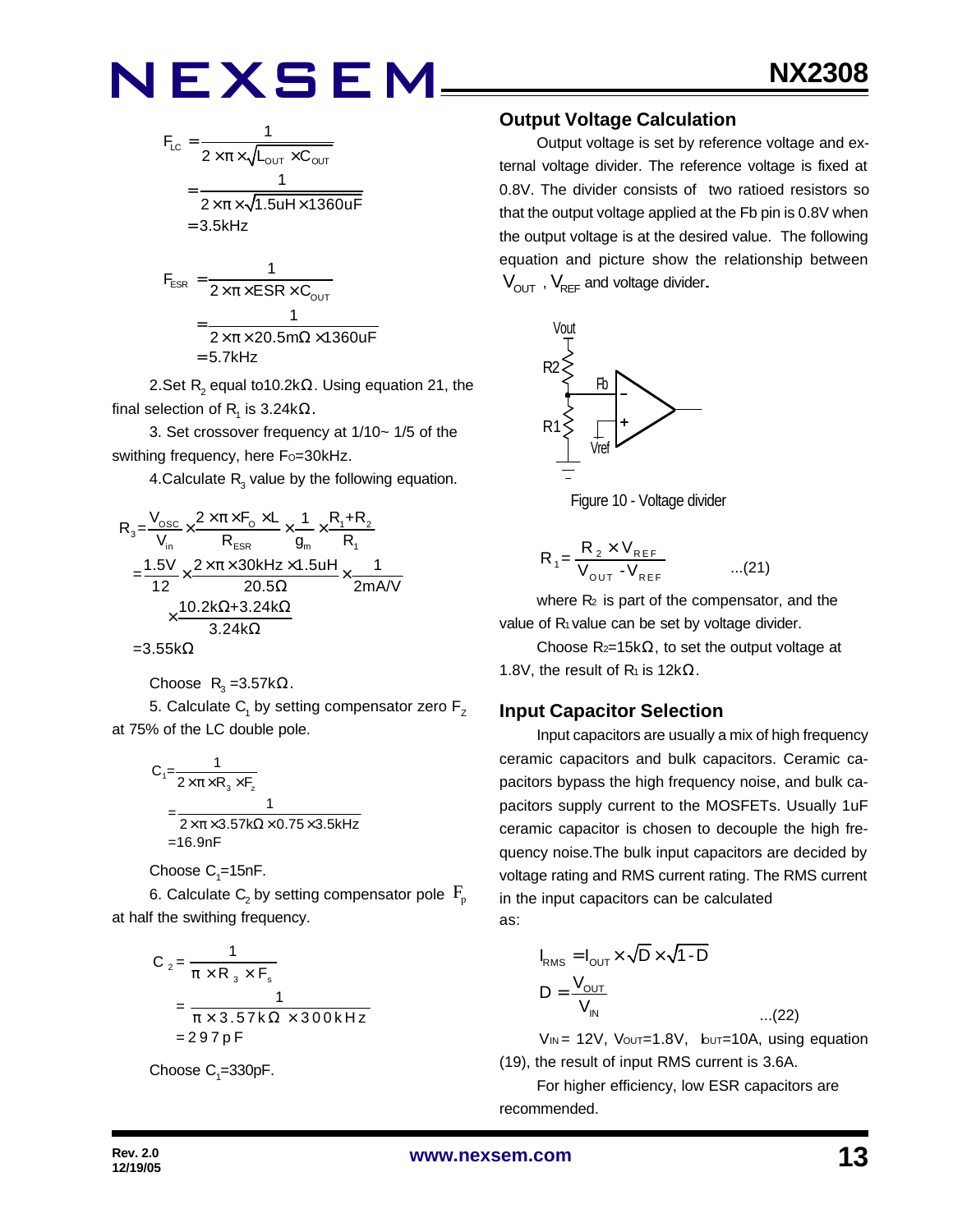One Sanyo OS-CON 16SVP180M 16V 180uF 20mΩ with 3.64A RMS rating are chosen as input bulk capacitors.

#### **Power MOSFETs Selection**

The NX2305 requires two N-Channel power MOSFETs. The selection of MOSFETs is based on maximum drain source voltage, gate source voltage, maximum current rating, MOSFET on resistance and power dissipation. The main consideration is the power loss contribution of MOSFETs to the overall converter efficiency. In this design example, two IRFR3709Z are used. They have the following parameters:  $V_{DS}=30V, R_{DSON}$  $=6.5$ m $\Omega$ , $Q_{GATE}$ =17nC.

 There are two factors causing the MOSFET power loss:conduction loss, switching loss.

Conduction loss is simply defined as:

$$
P_{HCON} = I_{OUT}^2 \times D \times R_{DS(ON)} \times K
$$
  
\n
$$
P_{LCDN} = I_{OUT}^2 \times (1 - D) \times R_{DS(ON)} \times K
$$
...(23)  
\n
$$
P_{TOTAL} = P_{HCON} + P_{LCDN}
$$

where the RDS(ON) will increases as MOSFET junction temperature increases,  $K$  is  $R_{\text{DS}(\text{ON})}$  temperature dependency. As a result, RDS(ON) should be selected for the worst case, in which K approximately equals to 1.4 at 125°C according to IRFR3709Z datasheet. Conduction loss should not exceed package rating or overall system thermal budget.

Switching loss is mainly caused by crossover conduction at the switching transition. The total switching loss can be approximated.

$$
P_{\text{SW}} = \frac{1}{2} \times V_{\text{IN}} \times V_{\text{OUT}} \times T_{\text{SW}} \times F_{\text{S}} \quad ...(24)
$$

where but is output current, Tsw is the sum of  $T_R$ and  $T_F$  which can be found in mosfet datasheet, and Fs is switching frequency. Swithing loss Psw is frequency dependent.

Also MOSFET gate driver loss should be considered when choosing the proper power MOSFET. MOSFET gate driver loss is the loss generated by discharging the gate capacitor and is dissipated in driver circuits.It is proportional to frequency and is defined as:

$$
\mathsf{P}_{\mathsf{gate}} = (\mathsf{Q}_{\mathsf{HGATE}} \times \mathsf{V}_{\mathsf{HGS}} + \mathsf{Q}_{\mathsf{LGATE}} \times \mathsf{V}_{\mathsf{LGS}}) \times \mathsf{F}_{\mathsf{S}} \qquad \ldots (25)
$$

where QHGATE is the high side MOSFETs gate charge,QLGATE is the low side MOSFETs gate charge,VHGS is the high side gate source voltage, and  $V_{LGS}$  is the low side gate source voltage.

 This power dissipation should not exceed maximum power dissipation of the driver device.

#### **Over Current Limit Protection**

Over current protection for NX2308 is achieved by sensing current through the low side MOSFET. An internal current source of 40uA flows through an external resistor connected from OCP pin to SW node sets the over current protection threshold. When synchronous FET is on, the voltage at node SW is given as

> $V_{\rm sw} = -I_{1} \times R_{\rm nson}$ The voltage at pin OCP is given as

$$
I_{\text{OCP}} \times R_{\text{OCP}} + V_{\text{SW}}
$$

When the voltage is below zero, the over current occurs as shown in figure.



Figure 11 - Over current protection

The over current limit can be set by the following equation

$$
I_{\text{SET}} = I_{\text{OCP}} \times R_{\text{OCP}} / R_{\text{DSON}}
$$

If the MOSFET  $R_{DSON}$ =9m $\Omega$ , and the current limit is set at 15A, then

$$
R_{OCP} = \frac{I_{SET} \times R_{DSON}}{I_{OCP}} = \frac{15A \times 9m\Omega}{40uA} = 3.375k\Omega
$$

Choose  $\mathsf{R}_{\mathsf{OCP}}$ =4k $\Omega$ 

### **Layout Considerations**

The layout is very important when designing high frequency switching converters. Layout will affect noise pickup and can cause a good design to perform with less than expected results.

There are two sets of components considered in